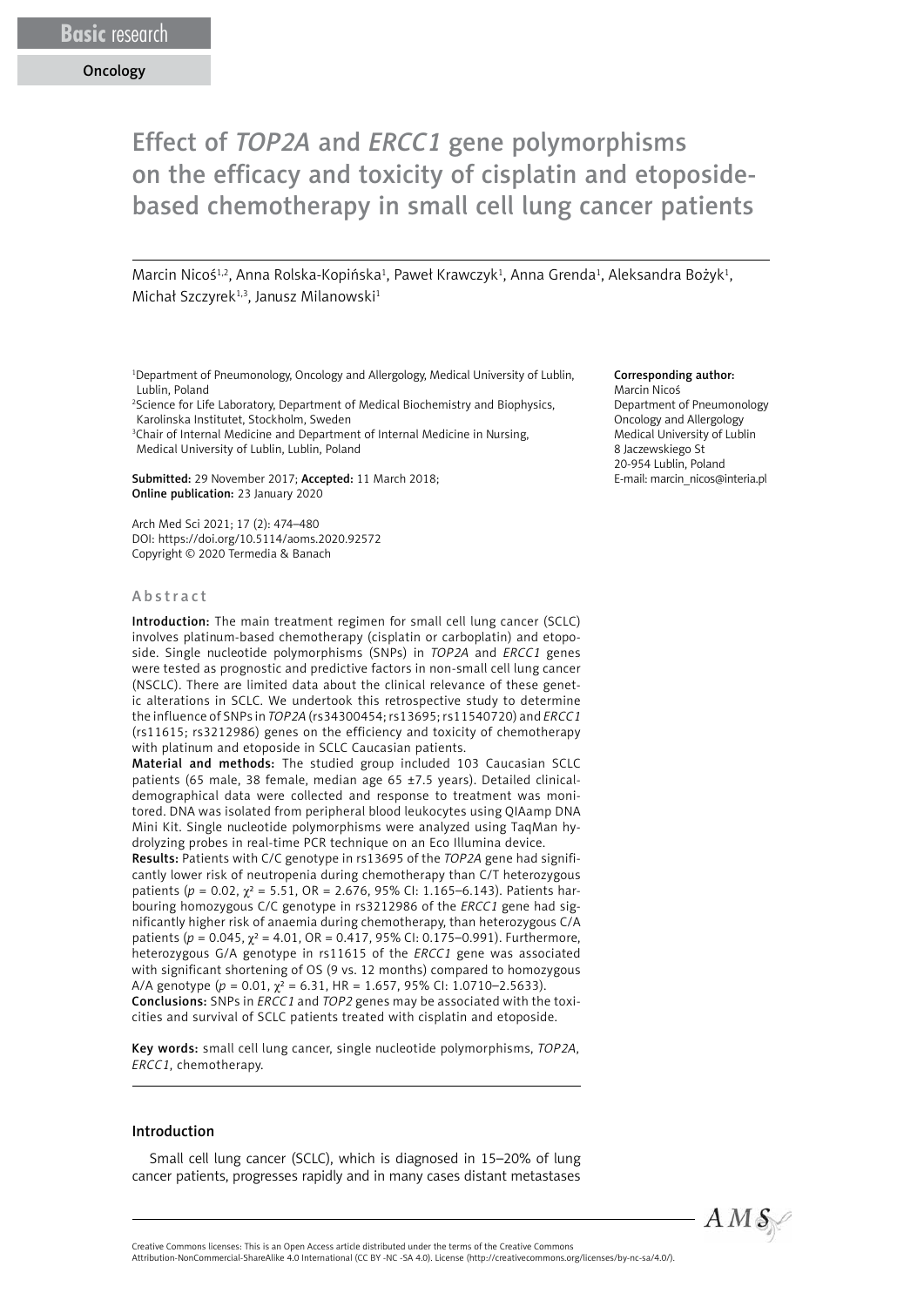are detected at the time of disease diagnosis [1–3]. The aggressive course of SCLC and its association with smoking limit the possibilities of molecularly targeted treatment, which influences the poor prognosis. The main treatment regimen in SCLC patients remains platinum-based chemotherapy in combination with etoposide, which shows satisfactory effectiveness with a high rate of 1-year survival. However, high grade toxicity of chemotherapy occurs in many patients. Lack of genetic predictive factors in SCLC limits the possibilities of personalized treatment. However, there are some promising genetic alterations that may predict efficiency and toxicity of chemotherapy [1, 2, 4].

Single nucleotide polymorphisms (SNPs) in DNA repair genes were previously reported as a predictive factors for platinum-based chemotherapy in non-small cell lung cancer (NSCLC) [2]. Moreover, polymorphic variants in DNA repair genes may interact with smoking status as risk factors of lung cancer in non-smokers but protective factors in heavy smokers who have smoked more than 15 pack years during their life [5]. Predictive value was reported for SNPs in the excision repair cross-complementation group 1 (*ERCC1*) gene that encodes an enzyme involved in nucleotide excision repair (NER) by removal of the damaged DNA strand. During chemotherapy, the DNA strand is damaged by cisplatin adducts. Rapid excision of platinum-DNA adducts negates the efficacy of chemotherapy and increases the ability of cell proliferation. *ERCC1* polymorphisms have been extensively investigated in advanced NSCLC patients treated with platinum-based chemotherapy [2, 4, 6]. There are limited data on their importance in prognosis of SCLC patients treated with platinum-based chemotherapy [6–9].

In SCLC patients, SNPs in genes that encode topoisomerase II may play an important predictive and prognostic role. These enzymes are responsible for DNA metabolism through canalization of the ATP-dependent breakage and rejoining of the DNA double strand. Topoisomerase II occurs in  $\alpha$  and B isoforms. Cytotoxic drugs (anthracyclines, etoposide) target topoisomerase II  $\alpha$  (TOP2A) that regulates chromosome condensation and chromatid separation. Etoposide acts on TOP2A protein and prevents DNA replication and transcription, leading to apoptosis when DNA single- and double-strand breaks (DSBs) cannot be repaired [10]. The predictive value of *TO-P2A* gene polymorphism was confirmed in SCLC cell lines cultured with cytostatics. However, the expression of the isoforms of topoisomerase II was considered as a prognostic factor in SCLC patients [9, 11].

Because of limited data on the clinical relevance of ERCC1 and TOP2A genetic alterations in SCLC we undertook this retrospective study to determine the influence of SNPs in TOP2A (rs34300454; rs13695; rs11540720) and ERCC1

(rs11615; rs3212986) genes on efficiency and toxicity of chemotherapy with platinum and etoposide. The SNPs that we chose showed clinical relevance in lung cancer patients.

## Material and methods

## Patients

The studied group included 103 Caucasian SCLC patients (65 male, 38 female, median age 65 ±7.5 years) treated in the Department of Pneumonology, Oncology and Allergology, Medical University of Lublin, between 2014 and 2017. From the whole studied group we collected demographic (age, gender, environmental/occupational exposure to carcinogens, smoking history) and clinical (stage, performance status, presence of distant metastases) data. The response to treatment was monitored according to RECIST criteria, as well as side effects such as anaemia, neutropenia or weight loss, which were monitored according to the CTCAE system [12, 13]. Detailed patient characteristics are presented in Table I. The study was approved by the Ethics Committee of the Medical University of Lublin, Poland (No. KE-0254/297/2013).

## Polymorphism analysis

We obtained 10 ml of peripheral blood using the EDTA blood collection system (Sarstedt, S-MON-OVETE, Germany) from each patient. The SNPs were analyzed in DNA isolated from peripheral blood leukocytes, using the QIAamp DNA Mini Kit (Qiagen, Germany) according to manufacturer procedures. For SNP genotyping we used TaqMan Genotyping Master Mix (Applied Biosystems, USA) and commercially available custom TaqMan hydrolysis probes (Applied Biosystems, USA) dedicated for research use only (RUO). The genotyping was performed in a total volume of 15 µl including 10 µl of TaqMan Genotyping Master Mix; 1 µl TaqMan hydrolysis probe (20%) and 4 µl of tested DNA (20 ng/µl). The SNPs were analyzed on an Eco Illumina (Illumina, USA) device in the following conditions – initial denaturation: 95°C – 10 min, cycling: 40 cycles: 95°C – 15 s, 60°C – 1 min. Genotyping was based on amplification of reaction primers specific for the polymorphic variants and identified by allele-specific hydrolysis probes emitting fluorescence in different bands of light (VIC/FAM). The method was validated based on analysis performed on controlled DNA with known genotype. Samples with late amplification ( $Ct > 35$ ) cycles) were excluded from the analysis. Characteristics of analyzed SNPs are reported in Table II.

## Statistical analysis

Statistical analysis was performed using Statistica version 9.0 (StatSoft, *USA*) and MedCalc 10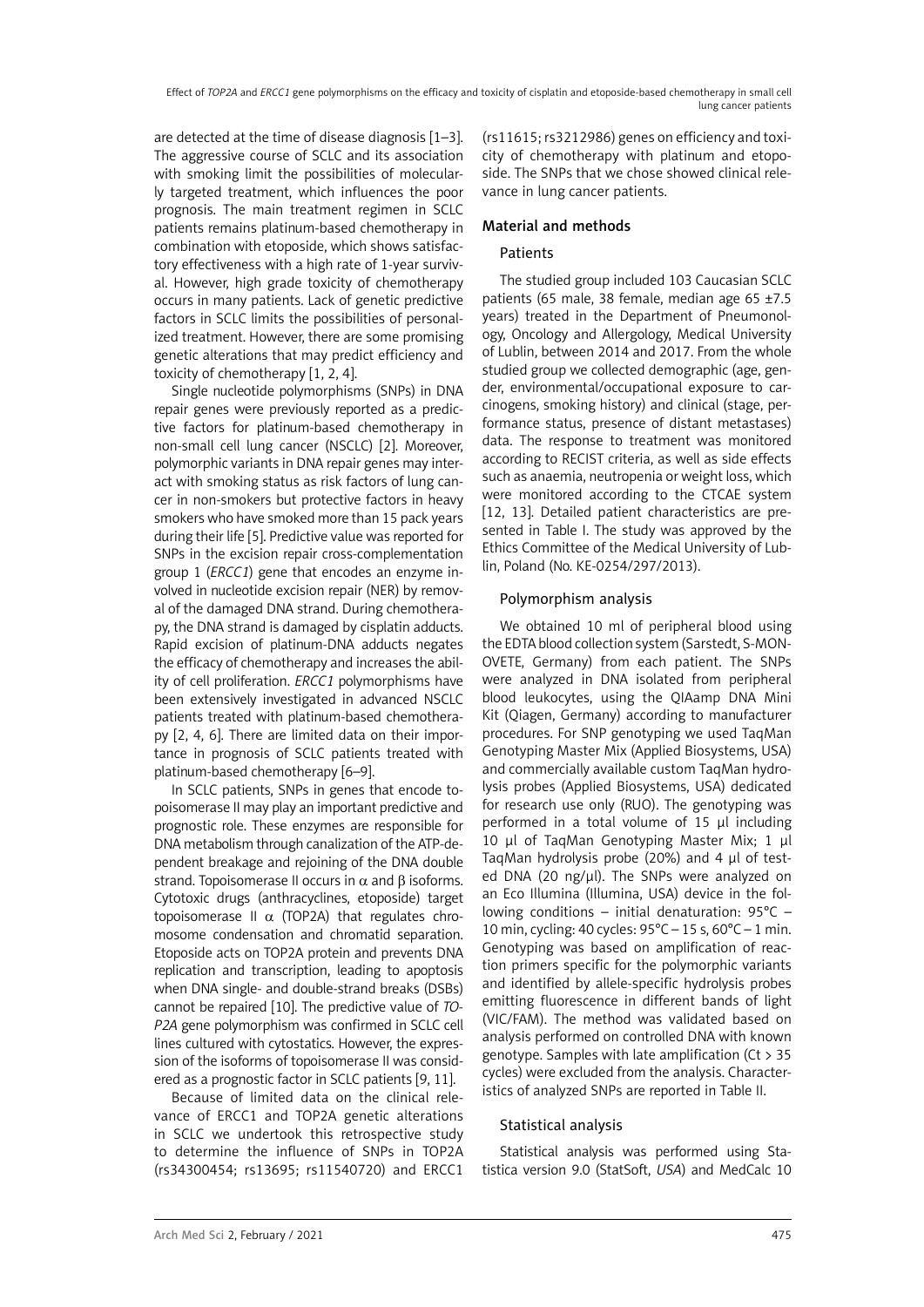| Parameter                                                     | Value      |
|---------------------------------------------------------------|------------|
| Gender, n (%):                                                |            |
| Male                                                          | 65 (63)    |
| Female                                                        | 38 (37)    |
| Age:                                                          |            |
| Age median ± SD [years]:                                      | $64 + 7.5$ |
| $\geq 64, n$ (%)                                              | 48 (46.6)  |
| $< 64, n$ (%)                                                 | 55 (53.4)  |
| Environmental/occupational exposure to carcinogens,<br>n (%): |            |
| Yes                                                           | 34 (33)    |
| No                                                            | 69 (67)    |
| Smoking status, n (%):                                        |            |
| Current smokers                                               | 9(8.7)     |
| Former smokers                                                | 89 (86.4)  |
| Non-smokers                                                   | 4(4.9)     |
| Smoking intensity, n (%):                                     |            |
| Light smoker (< 15 pack-years)                                | 23 (23)    |
| Heavy smoker (> 15 pack-years)                                | 77 (77)    |
| Performance status, n (%):                                    |            |
| 0                                                             | 25(24.3)   |
| 1                                                             | 51 (49.5)  |
| 2                                                             | 27 (26.2)  |
| 3                                                             | 0(0)       |
| TNM, $n$ (%):                                                 |            |
| I                                                             | 3(2.9)     |
| Ш                                                             | 11 (10.7)  |
| Ш                                                             | 30 (29.1)  |
| IV                                                            | 59 (57.3)  |
| Distant metastases, n (%):                                    |            |
| Yes                                                           | 63 (61.1)  |
| No                                                            | 40 (38.9)  |
| Response to platinum-based chemotherapy, $n$ (%):             |            |
| PD                                                            | 12 (11.7)  |
| SD                                                            | 53 (51.5)  |
| PR                                                            | 37 (35.9)  |
| <b>CR</b>                                                     | 1(0.9)     |
| Weight loss during chemotherapy (any grade), $n$ (%):         |            |
| Yes                                                           | 27(26.2)   |
| No                                                            | 76 (73.8)  |

|  |  |  | Table I. Clinical and demographic characteristics of small cell lung cancer patients |  |  |  |
|--|--|--|--------------------------------------------------------------------------------------|--|--|--|
|--|--|--|--------------------------------------------------------------------------------------|--|--|--|

| Neutropenia during chemotherapy (any grade), n (%): |           |  |  |  |  |
|-----------------------------------------------------|-----------|--|--|--|--|
| Yes                                                 | 55 (53.4) |  |  |  |  |
| No                                                  | 48 (46.6) |  |  |  |  |
| Anaemia during chemotherapy (any grade), n (%):     |           |  |  |  |  |
| Yes                                                 | 52 (50.5) |  |  |  |  |
| No                                                  | 51 (49.5) |  |  |  |  |
| Radiotherapy, n (%):                                |           |  |  |  |  |
| Yes                                                 | 58 (56.3) |  |  |  |  |
| No                                                  | 45 (43.7) |  |  |  |  |
| Treatment regimen:                                  |           |  |  |  |  |
| Cisplatin + etoposide                               | 101 (98)  |  |  |  |  |
| Carboplatin + etoposide                             | 2(2)      |  |  |  |  |
| Chemotherapy (no. of cycles):                       |           |  |  |  |  |
| $\overline{1}$                                      | 4(3.9)    |  |  |  |  |
| $\overline{2}$                                      | 9(8.7)    |  |  |  |  |
| 3                                                   | 4(3.9)    |  |  |  |  |
| 4                                                   | 21(20.4)  |  |  |  |  |
| 5                                                   | 13 (12.6) |  |  |  |  |
| 6                                                   | 52 (50.5) |  |  |  |  |

*PD – progression of disease, SD – stable disease, PR – partial remission, CR – complete remission.*

(MedCalc Software, Belgium). Differences in the frequencies of alleles between groups were tested using Fisher's  $\chi^2$  test. Odds ratios (OR) with 95% confidence intervals (95% CI) were calculated by dichotomous or trichotomous logistic regression analysis using a program that estimated correlations between alleles and genotype frequencies and clinical factors (http://ihg.gsf.de). The Mann-Whitney *U*-test was used for the comparison of unpaired group data. Moreover, the Kaplan-Meier method was used for calculation of survival probability. Multivariate *s*urvival analysis was analyzed using Cox's regression model. Differences with a *p* value of less than 0.05 (*p* < 0.05) were considered significant.

## Results

Genotyping of rs34300454, rs11540720 and rs13695 in the *TOP2A* gene indicated that the most common genotypes were C/C (98.1%; 101/103), A/A (99%; 102/103) and C/C (53.4%; 55/103), respectively. On the other hand, 64% (62/103) and 51.5% (53/103) of patients showed A/A genotype in rs11615 and A/C genotype of rs3212986 in the *ERCC1* gene. The frequencies of particular gen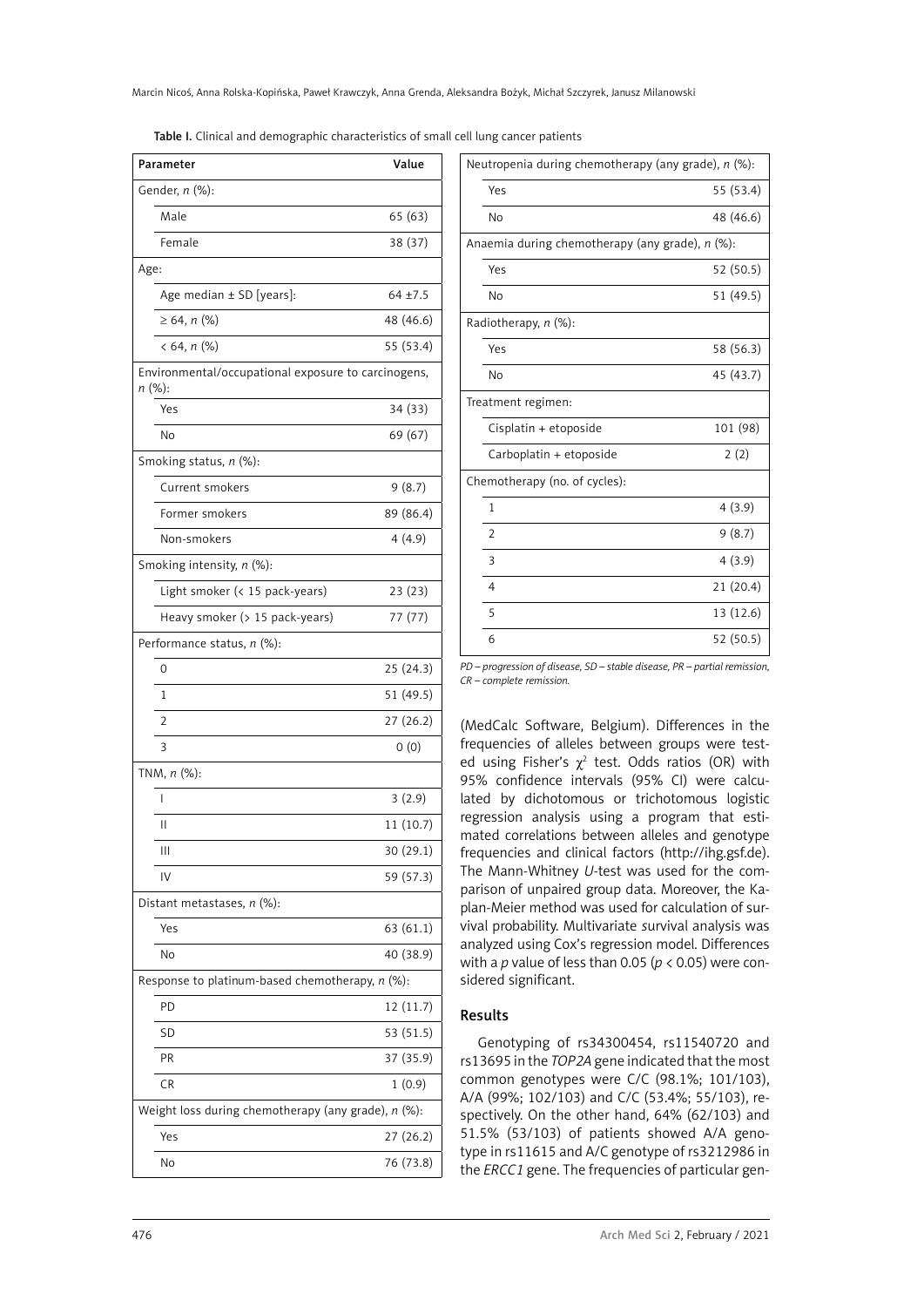Effect of *TOP2A* and *ERCC1* gene polymorphisms on the efficacy and toxicity of cisplatin and etoposide-based chemotherapy in small cell lung cancer patients

| Table II. Characteristics of analyzed SNPs in TOP2A and ERCC1 genes |  |
|---------------------------------------------------------------------|--|
|---------------------------------------------------------------------|--|

| SNP ID/Gene         | Assay ID        | SNP type          | Allele | Fluorochrome |
|---------------------|-----------------|-------------------|--------|--------------|
| TOP <sub>2A</sub> : |                 |                   |        |              |
| rs34300454          | C 25592802 20   | D1386G; D1374G    | C      | VIC.         |
|                     |                 |                   | Т      | <b>FAM</b>   |
| rs13695             | 2999632 10<br>C | Located in intron |        | <b>VIC</b>   |
|                     |                 |                   | T      | <b>FAM</b>   |
| rs11540720          | C 25592839 20   | A1515S; A1503S    | A      | <b>VIC</b>   |
|                     |                 |                   |        | <b>FAM</b>   |
| ERCC1:              |                 |                   |        |              |
| rs11615             | $C$ 2532959 1   | <b>N118N</b>      | A      | <b>VIC</b>   |
|                     |                 |                   | G      | <b>FAM</b>   |
| rs3212986           | 2532948 10<br>C | K5060; K3260      | A      | VIC.         |
|                     |                 |                   | C      | <b>FAM</b>   |

otypes in *TOP2A* and *ERCC1* genes are presented in Table III.

We evaluated the association between genotypes occurrence and demographic-clinical factors in SCLC patients. We did not find a significant relationship (*p* > 0.05) between genotype of *TOP2A* and *ERCC1* genes and gender, age, exposure to carcinogens (including smoking status), disease stage, presence of metastases or performance status of SCLC patients. It means that the studied genotypes of *TOP2A* and *ERCC1* genes had no impact on demographic-clinical features, which could lead to SCLC development.

A response to chemotherapy was observed in 36.8% of SCLC patients and disease control was noted in 87.4% of examined patients (Table I). In the whole group of patients, median progression-free survival (PFS) and median overall survival (OS) were 6 months (range: 1–22 months) and 9 months (range: 1–28 months) respectively.

Examined SNPs did not affect the risk of early progression or the chance of response to chemotherapy in SCLC patients. Using the Kaplan-Meier method we observed that homozygous A/A genotype compared to heterozygous G/A genotype in rs11615 of the *ERCC1* gene had a favourable prognostic value. Patients with G/A genotype had 9 months of OS compared to patients with A/A genotype with 12 months of OS ( $p = 0.01$ ,  $\chi^2 = 6.31$ , HR = 1.657, 95% CI: 1.0710–2.5633; Figure 1). However, rs11615 of the *ERCC1* gene had no effect on PFS of SCLC patients treated with platinum-based chemotherapy (*p* = 0.08694, HR = 1.4647, 95% CI: 0.9483–2.2624; *p* model value:  $p = 0.0865$ ,  $\chi^2 = 2.9379$ ). Other examined genotypes of the *TOP2A* and *ERCC1* genes did not significantly (*p* > 0.05) affect OS and PFS in SCLC patients (Table IV).

Genotypes of rs3212986 in the *ERCC1* gene and rs13695 in the *TOP2A* gene indicated a sigTable III. Frequency of particular genotypes in *TOP2A* and *ERCC1* genes in small cell lung cancer patients

| Gene/SNP ID         | Genotype | Genotype frequency,<br>n (%) |
|---------------------|----------|------------------------------|
| TOP <sub>2A</sub> : |          |                              |
| rs34300454          | C/C      | 101 (98.1)                   |
|                     | T/T      | 0(0)                         |
|                     | C/T      | 2(1.9)                       |
| rs13695             | C/C      | 56 (54.3)                    |
|                     | T/T      | 5(4.9)                       |
|                     | C/T      | 42 (40.8)                    |
| rs11540720          | A/A      | 102 (99)                     |
|                     | C/C      | 0(0)                         |
|                     | A/C      | 1(1)                         |
| ERCCI:              |          |                              |
| rs11615             | A/A      | 64(62.1)                     |
|                     | G/G      | 6(5.8)                       |
|                     | A/G      | 33 (32.1)                    |
| rs3212986           | A/A      | 0(0)                         |
|                     | C/C      | 50 (48.5)                    |
|                     | A/C      | 53 (51.5)                    |
|                     |          |                              |

nificant impact on the risk of chemotherapy side effects (Fisher test, Table IV). Patients harbouring homozygous C/C genotype in rs3212986 of the *ERCC1* gene showed significantly higher risk of anaemia during chemotherapy than heterozygous C/A patients ( $p = 0.045$ ,  $\gamma^2 = 4.01$ , OR = 0.417, 95% CI: 0.175–0.991; Figure 2), whereas patients with C/C genotype in rs13695 of the *TOP2A* gene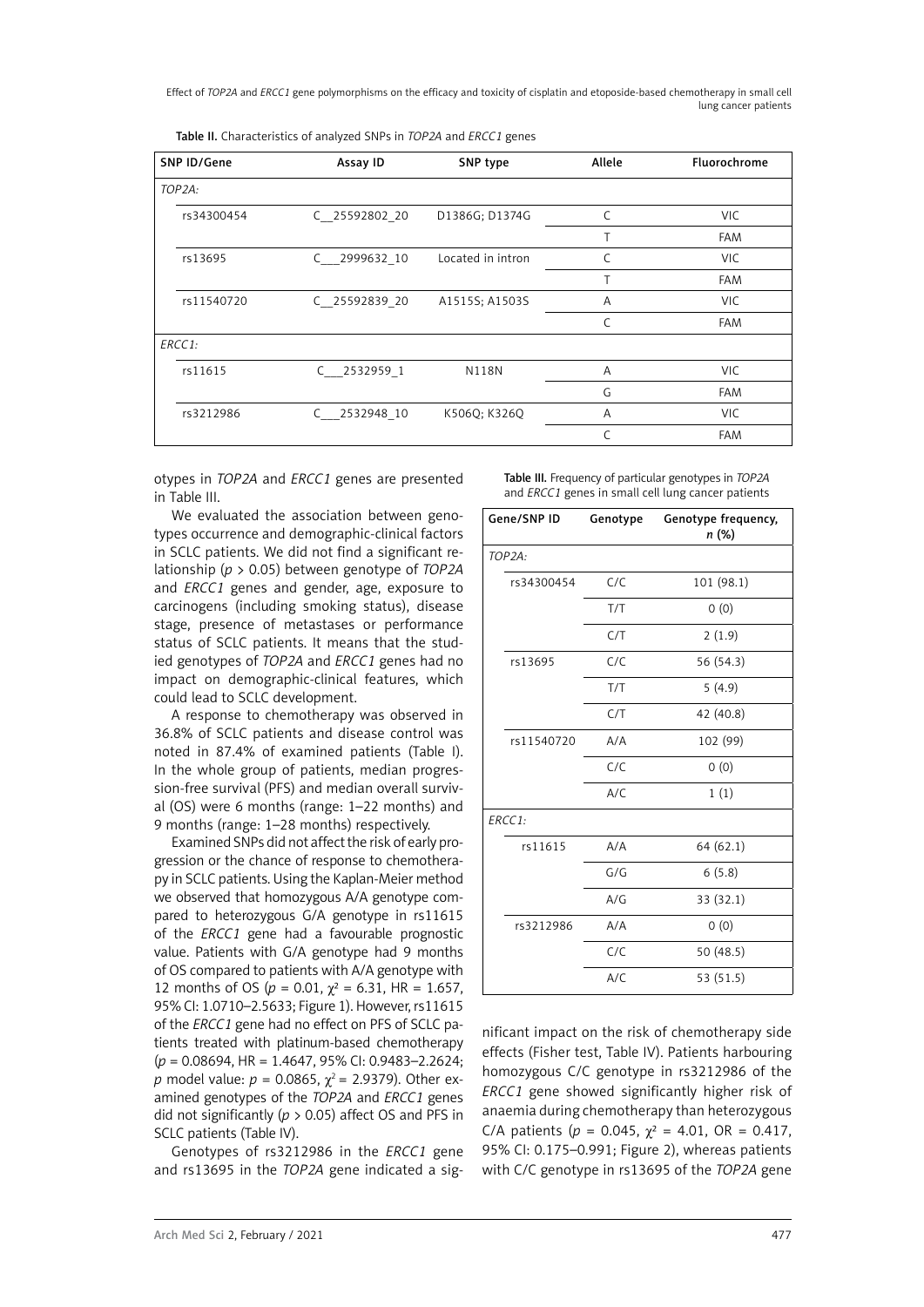

Figure 1. Overall survival of small cell lung cancer patients with different genotypes in rs11615 polymorphism of *ERCC1* gene estimated by Kaplan-Meier method. A/A genotype showed favourable prognostic value (3 months longer OS) compared to G/A genotype in rs11615 of *ERCC1* gene (12 vs. 9 months)



Figure 2. Impact of genotype in rs3212986 of *ERCC1* gene on risk of anaemia during chemotherapy in patients with small cell lung cancer. Patients with homozygous genotype (C/C) had significantly higher risk of anaemia during chemotherapy than heterozygous (C/A) patients



Figure 3. Impact of genotype in rs13695 of *TOP2A* gene on risk of neutropenia during chemotherapy in patients with small cell lung cancer. Patients with homozygous genotype (C/C) had significantly higher risk of neutropenia during chemotherapy than heterozygous (C/T) patients

had significantly lower risk of neutropenia during chemotherapy than C/T heterozygous patients (*p* = 0.02, χ² = 5.51, OR = 2.676, 95% CI: 1.165– 6.143; Figure 3).

Cox's regression model indicated that homozygous genotype A/A of rs11615 in the *ERCC1* gene was a single favourable prognostic factor that significantly prolonged OS in SCLC patients (*p* = 0.02, HR = 1.7260, 95% CI: 1.1014–2.7046; model value:  $p = 0.02$ ,  $χ² = 5.6773$ , Table IV). Moreover, the same genotype ( $p = 0.09$ , HR = 1.4647, 95% CI: 0.9483–2.2624) and younger age of SCLC onset (*p*  = 0.08, HR = 0.6625, 95% CI: 0.4216– 1.0411) insignificantly prolonged PFS (model value:  $p = 0.08$ ,  $\chi^2 = 3.0151$ ).

#### Discussion

In comparison to genetic mutations, SNPs are more silenced molecular alterations. However, they affect gene sequences and transcription showing changes in proteins. Sereno *et al*. noted that low expression of ERCC1 and TOP1 proteins was significantly associated with better response to platinum based therapy [14], whereas Chiappori *et al*. reported that only TOP2A expression may predict better response to chemotherapy in SCLC patients [15]. Huang *et al*. observed that SCLC patients with overexpression of TOP2A showed longer survival without brain metastases [16]. Hou *et al*. showed that high expression of TOP2A protein correlated with significantly shorter OS in NSCLC patients [11]. Moreover, the SNP profile of *ERCC1* and *RRM1* genes indicated clinical relevance for the response to platinum-based chemotherapy in NSCLC patients [6, 17, 18]. Based on these observations from NSCLC patients we undertook our study in order to extend the knowledge about the influence of SNPs in *TOP2A* and *ERCC1* genes on efficiency and toxicity of chemotherapy with platinum and etoposide in SCLC, which is the first such analysis in an SCLC cohort worldwide.

We genotyped five polymorphic alterations (three in *TOP2A* and two in *ERCC1* genes) which were previously analyzed in NSCLC patients. The SNPs that we chose may be involved in metabolism of cisplatin and etoposide also in SCLC patients [6–9]. The distribution of rs34300454 and rs11540720 in *TOP2A* and rs11615 in *ERCC1* genes showed concordance with global studies, but the incidence of particular genotypes of rs13695 in *TOP2A* and rs3212986 in *ERCC1* genes showed some incompatibility with literature data that might result from demographic and clinical factors [19–21]. Global data indicated that 64–74% of the healthy population worldwide harbours the C/C genotype in rs13695 [19-21], whereas this genotype was observed in 54% (56/103) of our Caucasian SCLC patients. Litera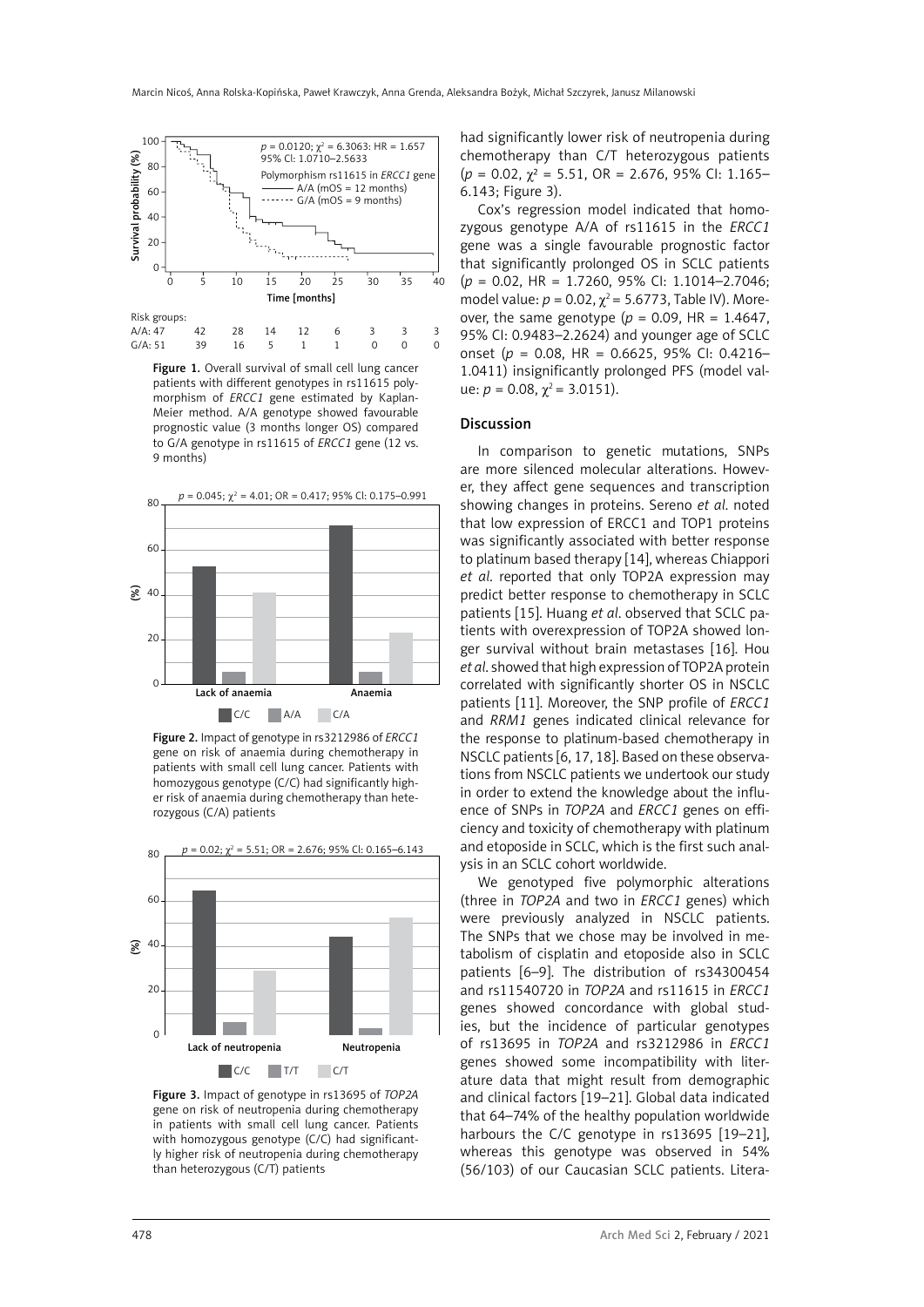Effect of *TOP2A* and *ERCC1* gene polymorphisms on the efficacy and toxicity of cisplatin and etoposide-based chemotherapy in small cell lung cancer patients

| Gene               | <b>SNP ID</b> | <b>PFS</b><br><b>OS</b>                       |               |                 |                                             |               |                 |
|--------------------|---------------|-----------------------------------------------|---------------|-----------------|---------------------------------------------|---------------|-----------------|
|                    |               | P-value                                       | <b>HR</b>     | 95% CI          | P-value                                     | <b>HR</b>     | 95% CI          |
| TOP <sub>2</sub> A | rs34300454    |                                               | Insignificant |                 |                                             | Insignificant |                 |
|                    | rs13695       |                                               |               |                 |                                             |               |                 |
|                    | rs11540720    |                                               |               |                 |                                             |               |                 |
| ERCC1              | rs11615       | 0.02000                                       | 1.726         | $1.101 - 2.705$ | 0.08694                                     | 1.465         | $0.948 - 2.262$ |
|                    | rs3212986     | Insignificant<br>Insignificant                |               |                 |                                             |               |                 |
|                    |               | Model value: $p = 0.0865$ , $\chi^2 = 2.9379$ |               |                 | Model value: $p = 0.02$ ; $\chi^2 = 5.6773$ |               |                 |
| Gene               | SNP ID        | Anaemia                                       |               | Neutropenia     |                                             |               |                 |
|                    |               | P-value                                       | <b>OR</b>     | 95% CI          | P-value                                     | <b>HR</b>     | 95% CI          |
| TOP <sub>2</sub> A | rs34300454    | 0.84365                                       | 1.156         | $0.273 - 4.899$ | 0.26588                                     | 0.665         | $0.324 - 1.367$ |
|                    | rs13695       | 0.34860                                       | 1.335         | $0.728 - 2.448$ | 0.02000                                     | 2.676         | 1.165-6.143     |
|                    | rs11540720    | 0.23893                                       | 0.629         | $0.290 - 1.365$ | 0.69114                                     | 0.874         | 0.448-1.702     |
| ERCC <sub>1</sub>  | rs11615       | 0.191140                                      | 0.973         | $0.558 - 1.992$ | 0.76722                                     | 1.107         | $0.565 - 2.166$ |
|                    | rs3212986     | 0.04500                                       | 0.417         | $0.175 - 0.991$ | 0.54860                                     | 0.749         | $0.408 - 1.373$ |

Table IV. Detailed statistical analysis

ture data indicate that frequencies of A/C and C/C genotypes of rs3212986 in the *ERCC1* gene are 76% and 24%, respectively [19–21]. Meanwhile, 51.5% (53/103) and 48.5% (50/103) of our SCLC patients were carriers of these genotypes.

To date, the clinical impact of *ERCC1* gene polymorphisms has been reported in NSCLC patients [6–8, 18, 22]. Koc *et al*. found that the presence of the C allele of rs11615 in the *ERCC1* gene was associated with the early stage of NSCLC  $(p = 0.002)$  as well as with younger age of NSCLC patients (*p* = 0.04) [7]. In SCLC patients, we did not observe significant correlations between SNPs of examined genes and disease stage or patients' age. Mlak *et al*. observed that distribution of alleles in rs1615 of the *ERCC1* gene was insignificantly associated with duration of OS in NSCLC patients (7.5 months in carriers of C/C, 16.5 months in carriers of C/T and 13 months in carriers of T/T genotype) [18]. Zhao *et al*. noted that A/A genotype in rs11615 and rs3212986 of the *ERCC1* gene significantly correlated with an increased risk of death in NSCLC patients [6]. Also, Gao *et al*. reported that presence of the A allele in rs11615 and rs3212986 of the *ERCC1* gene was significantly associated with an increased risk of death in NSCLC patients [8]. Moreover, Gao *et al*. revealed that NSCLC patients carrying the A/A genotype in rs11615 and rs3212986 of the *ERCC1* gene showed a significantly lower response rate to chemotherapy [8]. In contrast, Zhao *et al*. noted that NSCLC patients with A/A genotype in rs11615 and rs3212986 of the *ERCC1* gene had a significantly higher response rate to chemotherapy compared to patients harbouring C/C genotype [6]. In our SCLC patients, homozygous A/A genotype in rs11615 in the *ERCC1* gene showed a favourable prognostic value that was associated with significant prolongation of OS and insignificant prolongation of PFS.

Except for data on the effect of SNPs on survival, there are limited data concerning their impact on toxicity of chemotherapy in lung cancer. Kalikaki *et al*. found that none of the polymorphic genotypes of the *ERCC1* gene (rs3212986, rs11615) correlated with haematological toxicity, including neutropenia, thrombocytopenia, anaemia, and febrile neutropenia or non-haematological toxicity in NSCLC patient [23]. In our study, SCLC patients harbouring homozygous C/C genotype in rs3212986 of the *ERCC1* gene showed significantly higher risk of anaemia during chemotherapy. On the other hand, patients with C/C genotype in rs13695 of the *TOP2A* gene had significantly lower risk of neutropenia during chemotherapy than C/T heterozygous patients. Such observations in SCLC patients have not been published.

In conclusion, we would like to note that we, for the first time worldwide, found that some polymorphic variants of *ERCC1* and *TOP2A* genes may have an impact on the course of SCLC, and may affect the toxicity of chemotherapy. Analysis of SNP profile may predict the early presence of serious side effects of treatment (anaemia or neutrope